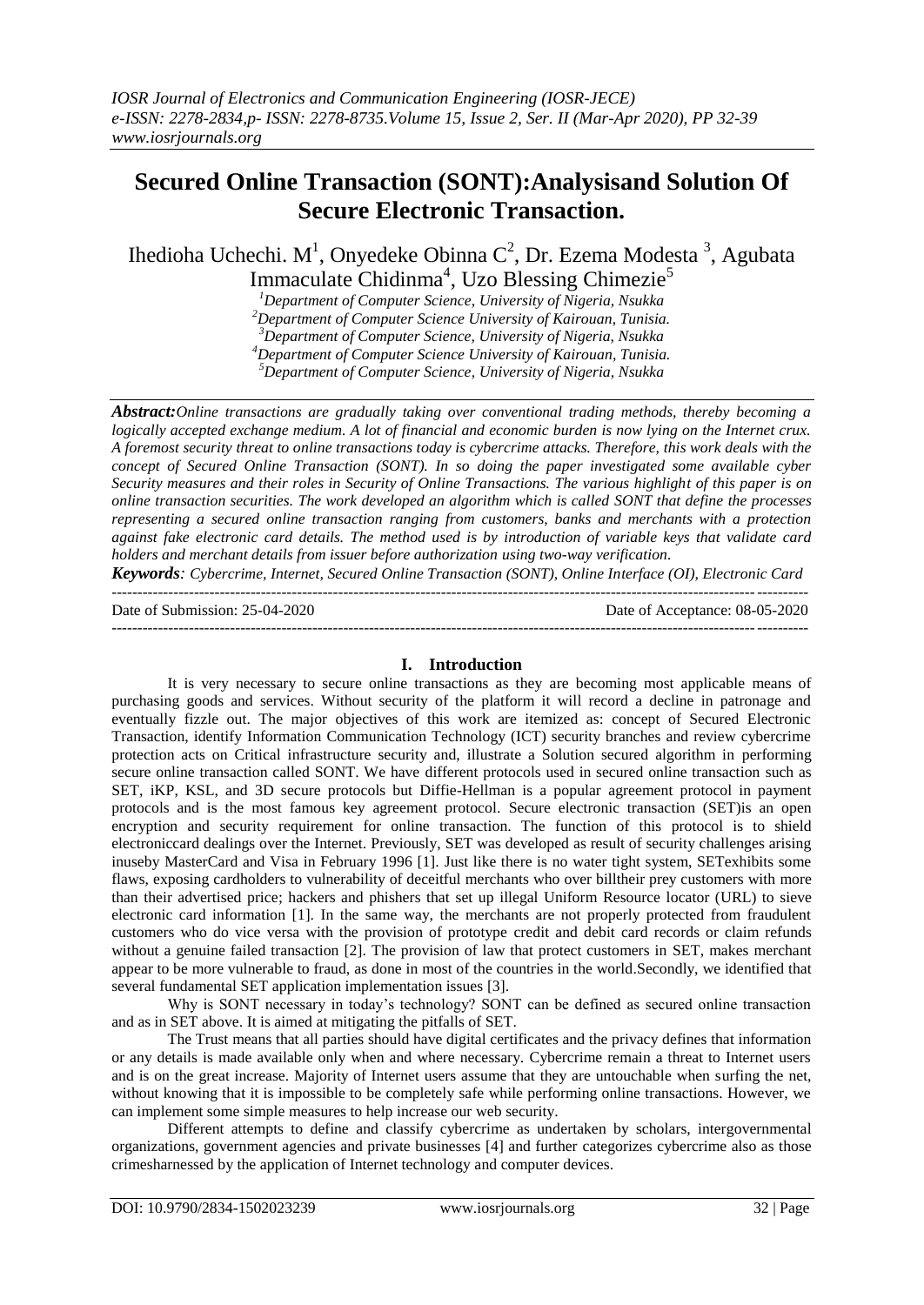In a resolution from the Council of European Cybercrime,they outlined cybercrime as any fraud ranging from illegitimateactionsmade in contradiction to data integrity. Cybercrime is any crime perpetrated by the use of computers, computer networks, or hardware devices according to [5]. Cybercrime is a new wave of crime that is highly competing with illicit drug dealer'strade. The cybercrime system now comprisesof researchers seeking more dangerous attack methods, hackers who compromise databases and rend them vendors vulnerable [6]. Space transition theory is doing its best to contribute to the field of cyber criminology in particular [7].

One of the major medium online transactions in today's jet life is ATM (Automatic Teller Machine). Minimally, long banking queues are being converted by the channel of ATM machine. A secure online 24 hours self-banking service has made the ATM the crux of the banking system. Availability of ATM assist the user to perform his usual banking activities both cash and cashless transactions making it possible to pay various utility billssuch as electricity, water, and phone seamlessly. ATM has proved to be a convenient and light means of carrying out various banking transactions in a jiffy [8]. As the use of ATMs has been increasing day by day the number of fraudulent attacks on the ATMs also increases. The ATM design prescribed fraudsters to the devising of stealing cards, the cloning of cards and some other cyber-crimes [9]. An ATM card authenticates persons after it verifiesthe card details of the intended user [10]. In their work [11] recommends a chip which works for fingerprint recognition system administered for recovery in case of a stolen card. [11] Biometric technology provides secure and irrefutable authentication. Here at the start fingerprint of persons is registered in the database using fingerprint module. There are 4 switches used in registering the fingerprint of the persons. The then16x2 LCD display is used to display whether person is authorized or not but the fingerprint module will recognize fingerprint of the persons and will transfer this data to Arduino, Arduino will further send a signal to the GSM module. [11]

# **II. Progressive Analysis of Online Transaction Security.**

In order to understand the concept of online transaction, Credit Card, Debit Card, Prepaid Cards and other online payment platforms generate.

A Credit Card is a plastic chip in a rectangular shape used to buy goodsand services,which helps to acquire cash withdrawals on credit terms. It is acredit without collateral or security. [12] The assignment of a reusable Card makes it possible for the holder to purchase with limit and re-pay in full or partially. Just as in the case of a credit Cardholder can pay his debt in full to avoid high interest repayment.Electroniccardis a safer means than cash and is also becoming most preferred payment method internet-wide.

This card payments that have been pre-paid offer a credit scheme. Although there are still different types of credit cards used in different ways [13], they often work the same way as debit cards. Online Payment is an electronic payment, which is supported by other payers or checks between banks for online transactions in real-time.

When comparing Orthodox payments, we find realized that online transaction systems are easier, faster, more efficient and more economical. Each user can complete the payment process anytime via the internet.Third payment is available as a debit card to review and assist in bank and mortgage transactions.

We have a third party payment mode which serves like a credit intermediary to supervise and support between online interfaces and the bank [14]. It is important to note that there are conditions which are vital in making business organizations to gain trust on security technologies in the delivery of online transactions, and also manage such technologies by using the Secure Sockets Layer (SSL) protocol.

Information and Communications Technology (ICT) security solutions will be discussed below.

[15] Cybercrime chat rates have been reported on companies as well as on local and global economies, with cyber security officials resorting to the basics to inspire policy makers to take the lead in combating cybercrime. Therefore in identifying of problem facing the security of online transaction. There is an increasing number of internet users from decades to decades, year to year in significant percentage.

Significantly one can say that a great version of the population is exposed to the risk of cybercrime. Security of online transaction is of great essence having considered the percentage of internet transactions per day. It is therefore important that this work will be significant to internet security experts and the scholars of internet technology.

Most of the times, the business organization or transacting customer is led to believe in a false sense of security. Having sound background knowledge in the security building block helps prevent this illusion. In the same vain, it is also exactly this sense of security that prospective online customers are searching for, and willing to believe in in secure business organization when security is involved.

[16]Believes that law enforcement agencies have failed in the account for the various risks associatedwithgateway and access systems.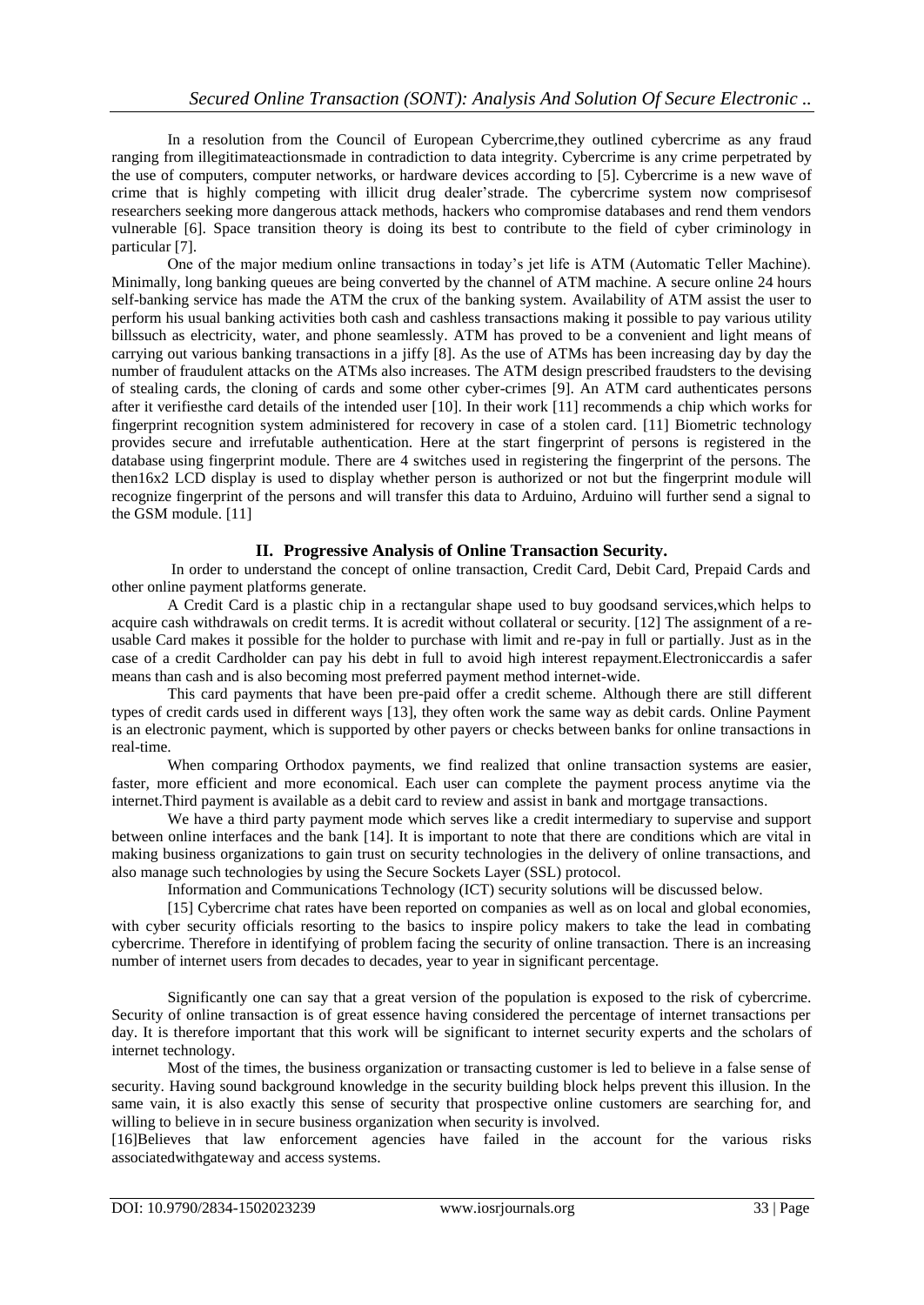In this work criticized Africa as a continent for dealing slackly in the area of cyber security with its private sectors not excluded. Nigeria is also a hit in this flaws. The South African government is spear heading the cyber legislation to address cybercrime [17]. However, the Nigerian cyberspace is under threats [6]. National critical infrastructure (NCI): As defined by the Oxford dictionary "Infrastructure" as the basic physical and organizational structures and facilities that laid out the need for Critical Infrastructure protection and the nation's policy response. The U.S. Senate is also on top of itformulatingcyber security legislation. The government's track record does not absolutely guarantee safety on cyber security [18]. The United Kingdom (UK) follows a similar approach".

The Centre for Protection of National Infrastructure (CPNI) lists nine sectors that form part of National Infrastructure in UK. In the UK the Cabinet office is the nodal agency responsible for Cyber security. The UK identifies cyber as a Tier One risk as part of its National Security Strategy (UK Government, 2010) and calls out cyber-attacks by other nation states, terrorists or organized crime as a priority.

Governments at all levels have paid very little attention to the protection of critical infrastructure. [19] It is important to note that there are conditions which are vital in making business organizations to gain trust on security technologies in the delivery of online transactions, and also manage such technologies by using the Secure Sockets Layer (SSL) protocol.

Online platforms over the internet creates an enabling environment for different parties to advertise and execute transactions within themselves. However, online transactions will only be popular if the public trusts in its security.

Significantly one can say that a great version of the population is exposed to the risk of cybercrime.

Our study on the percentage of internet transactions per day reveled the need for security of online transactions. This work will be beneficial to the scholars of internet technology and security experts. Year 2018 recorded a high-risk result of cybercrime [16].The cyber security industries have also added to the bottom line as a motivator infight against cyber-crimes.

Therefore, in relationwith problem facing the security of online transaction. Most of the times, the business organization or transacting customer is led to believe in a false sense of security. Having sound background knowledge in these Security building block helps the prevention of this illusion.

In the same vain, it is also exactly this sense of security that prospective online customers are searching for, and willing to believe in: an interface that really negates the threat of cybercrime by inclusion of cyber security.

# **2.1 AVAILABLE CYBERSECURITIES**

**Critical infrastructure Security:**The focus here is on the study of cyber threats and the threat of the Nations. Broadband penetration is becoming affordably suitable for Internet users. As a result, Africa is slowly becoming a "safe haven" for cyber criminals. We can say that African countries are more in a hurry to deal with things as poverty, financial crisis, and fuel crisis, lack of policies, racial problems and traditional crimes such as murder, rape and theft. As a result, this attack on cybercrime is already a hit. In this wise ICT awareness should not be made public because of the lack of proper regulation required to combat cybercrime at the national and local levels, which has led to problems with cybercrime. At the same time, some African countries are trying to deal with cybercrime [20]. The important role we seek for the proper use and commitment of social, political and technological relations in Nigeria, as well as the new millennium sources, is moral corruption.

Recently, the Federal Government of Nigeria introduced a law before the National Assembly to legislate that Telecom programs are stored within the country and designated as a valuable public safety as an application that can prevent network security and protect unauthorized access to the network [21].

**Cloud security**: This is a series of policies, technologies, resources, and controls used to protect the network infrastructure (such as IP quality, data, resources, services, etc.). Information security requires the control and importance of effective and effective payment processing technology. Internet services [21].

**Application security**: Thisdefines security steps at the application level. E-commerce security systems have this benefit of today's world, such as online banking or other businesses around the world which are online transactions. [21] This security includes built-in security measures, such as an application firewall that defines real-time tasks and hacked tasks based on application security protocols (including programs such as periodic tests).

**IoT security (internet of things security**): IoT security protects devices connected to the Internet of Things (IoT) network. Each "thing" is uniquely identified. Working on the Internet provides new features for online banking, but it also brings many new risks [21]. Simply allowing devices to connect to the Internet exposes them to many vulnerabilities that are not properly protected**.**

**Point-of-sale (POS) security:** POS security prevents fraudsters from gaining unauthorized access through payment. Through the SET system, the POS application is also essential to communicate with the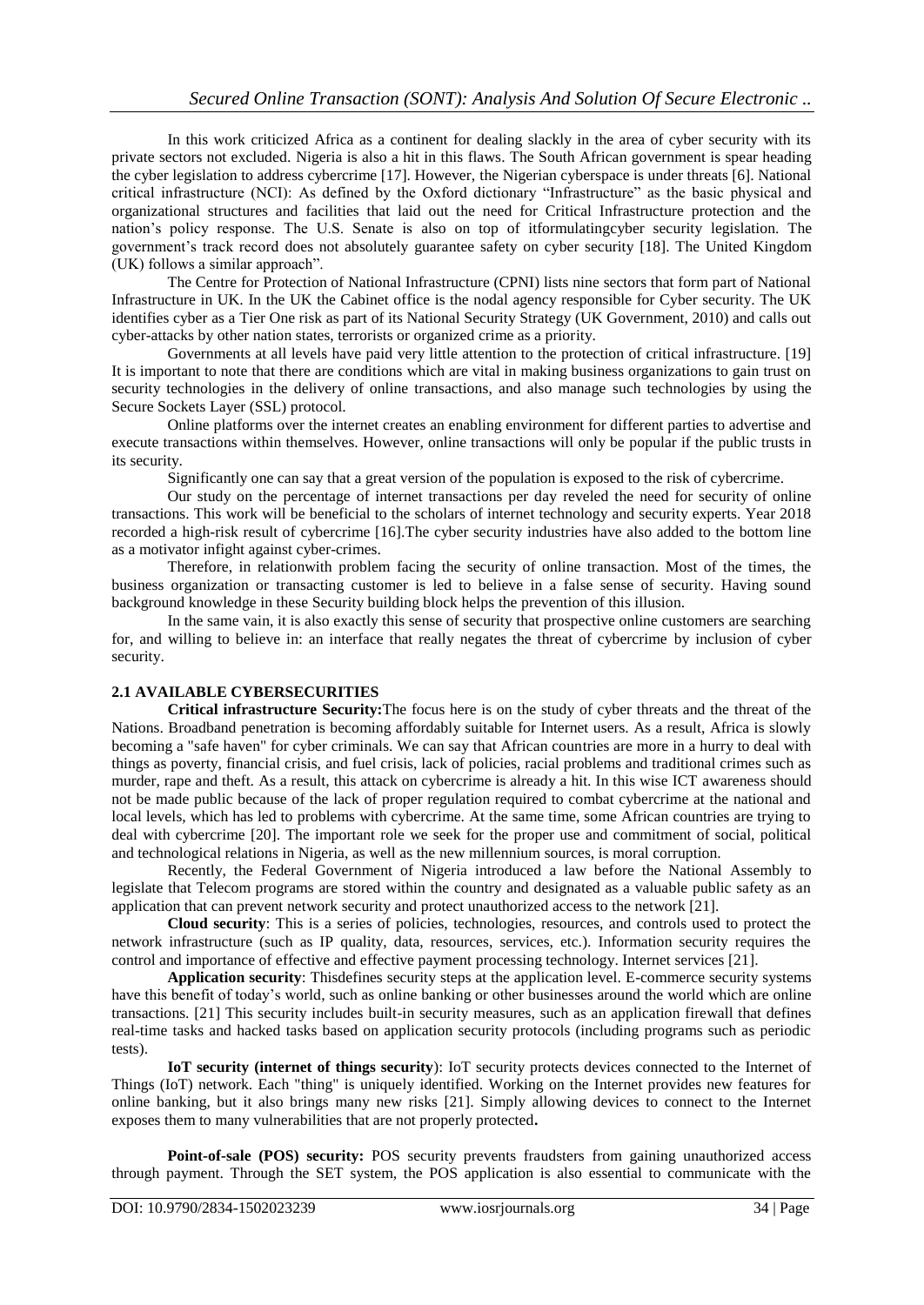payment gateway installed on the receiving bank server [3]. From a security perspective, these two interpretations deserve special treatment [21].

#### **III. Methodologies**

The basic Building Blocks of Services in cyber security based on encryption, digital signatures and message authentication codes (MACs).

An understanding of these basic concepts evolved in secured online transaction. SONT verifies any order by the use of variable keys which function as a 2-way factor authentication key to ensure customer order and security.

#### **Distributed Database System for Credit Card Transactions Mirroring:**





Mirroring sometime called Shadowing, is the process of creating multiple copies of data and database. In mirroring, we copy database into different machines or locations. If any primary server smashes,then the system can transferto the mirrored database automatically. Tight coupling between the mirrored and primary database is established with the assistance of relationship blocks of the transactions log to the reflected database. Just in case of any failure, it's co-jointly capable of reestablishing the information by recapping it from one database to another. Once any failure takes place, the mirrored database becomes the principal information.

**Location**: is different credit card access point by customers to make transactions. The location n means any giving Automated Teller Machine, POS and Internet Transaction.

**Transaction Updater:** Have access to the different database at the same time in a real time approach manner.

**Wittiness Date Store**: is a database server for comparing the data of other existing data store to determine the actual information of the credit card bearer to avoid fraud activities. It is called the recovery data store

**Principal Data Store:** is database server known as the principal server, it is the actual credit card transaction database system.

**Mirror Data Store**: could in mirror database 1…. n, this actual refer to data store switcher from a particular mirror data store to another.

### **3.1 WHAT ARE SONT REQUIREMENT**

These are the requirements of SONT: provide personal information about the process and payment, ensure the integrity of all shipping information, and ensure that Credit Card holder is genuine and provides a guarantee that the Seller can receive trade proceeds via the credit card. SONT key functions are as confidential as information, data integrity, credit card verification and Merchant verification.

Participants in the SONT program are Cardholders, Bank on Hold (Issuer), entrepreneur, commercial bank (Merchant). Encryption, of course, involves the process of converting personal information seen as mockery into an impossible code writing. It also includes a hash-hash collection of payment codes. Payment rules include: original account number, including new tools to prevent expiration (EXNonce) [21]. In order to regain the original plaintext, the reverse process called decryption must be performed.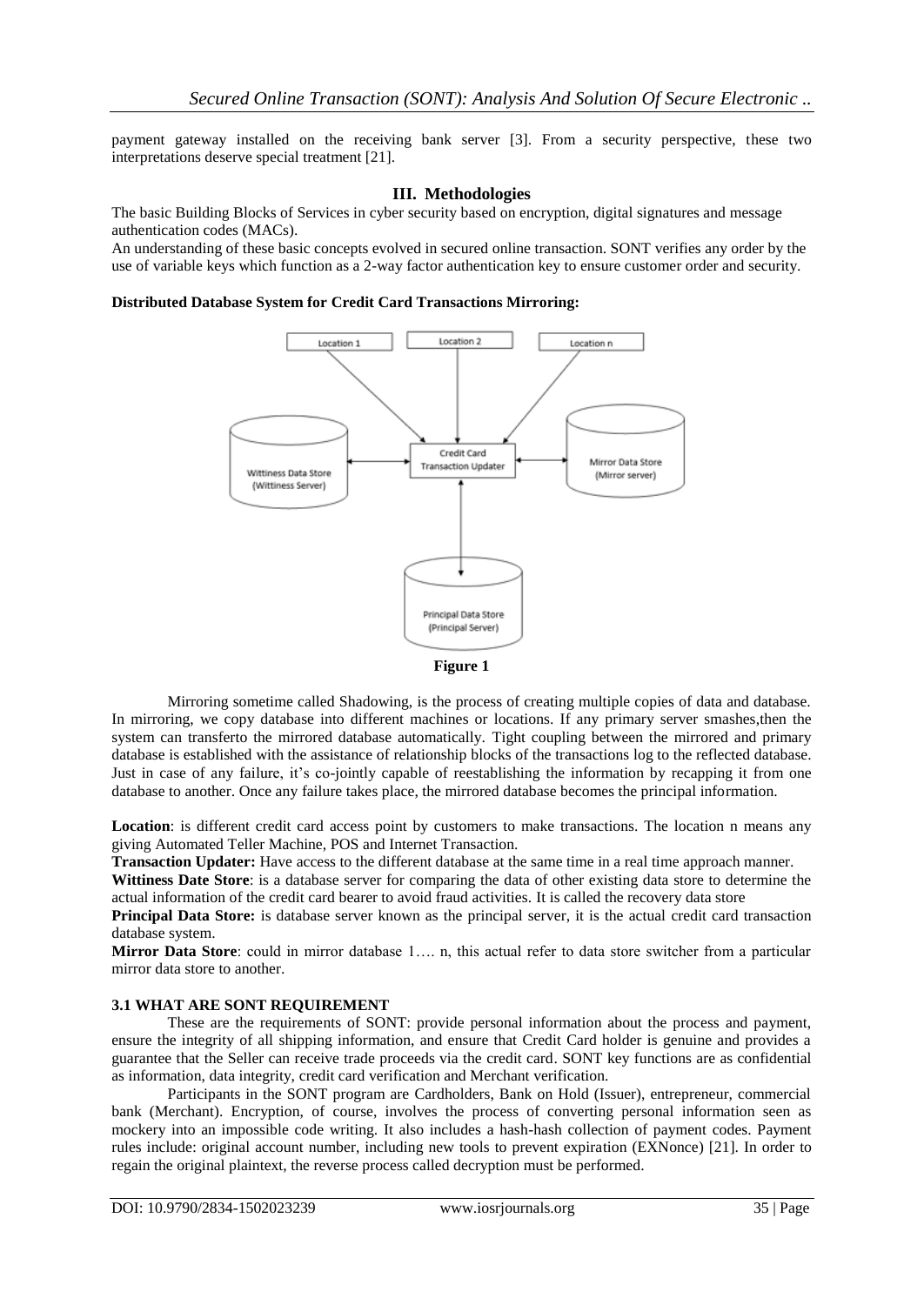Decryption of the cipher text typically depends on a key that is secret and authorized parties only know them. This ensures that a password or key is encrypted only, only the authorized parties can decrypt the information, since only them knows what the secret decryption key is. Encryption methods performance is commonly of two types, namely secret-key encryption and public-key encryption.

## **3.2 INTERACTION BETWEEN CUSTOMER, MERCHANT, BANKS AND ISSUER OF THE PROPOSED SYSTEM**



Figure 2: flow diagram with nodes and links shows the interaction levels between the participants

As in algorithm below, the flow diagram with nodes and links shows the interaction levels between the participants their intersection and their union as well.

| $A =$ CARD HOLDER                             |
|-----------------------------------------------|
| <b>B= ONLINE INTERFACE</b>                    |
| $C = MERCHANT$                                |
| D= BANKS (ISSUER. MERCHANT AND CUSTOMER BANK) |
| PC= PAYMENT CONFIRMATION.                     |
| <b>OD=ORDER DELIVERY</b>                      |

#### **Table 1**

In a re-modelled relationship diagram, we obtain below. Nine steps for this protocol simplified below.





We refer to table 1 in this explanation of this remodeled relationship diagram.

- 1. In a bid to do a trade, A browses the internet.
- 2. A, therefore transmits transactions details
- 3. Transaction details includes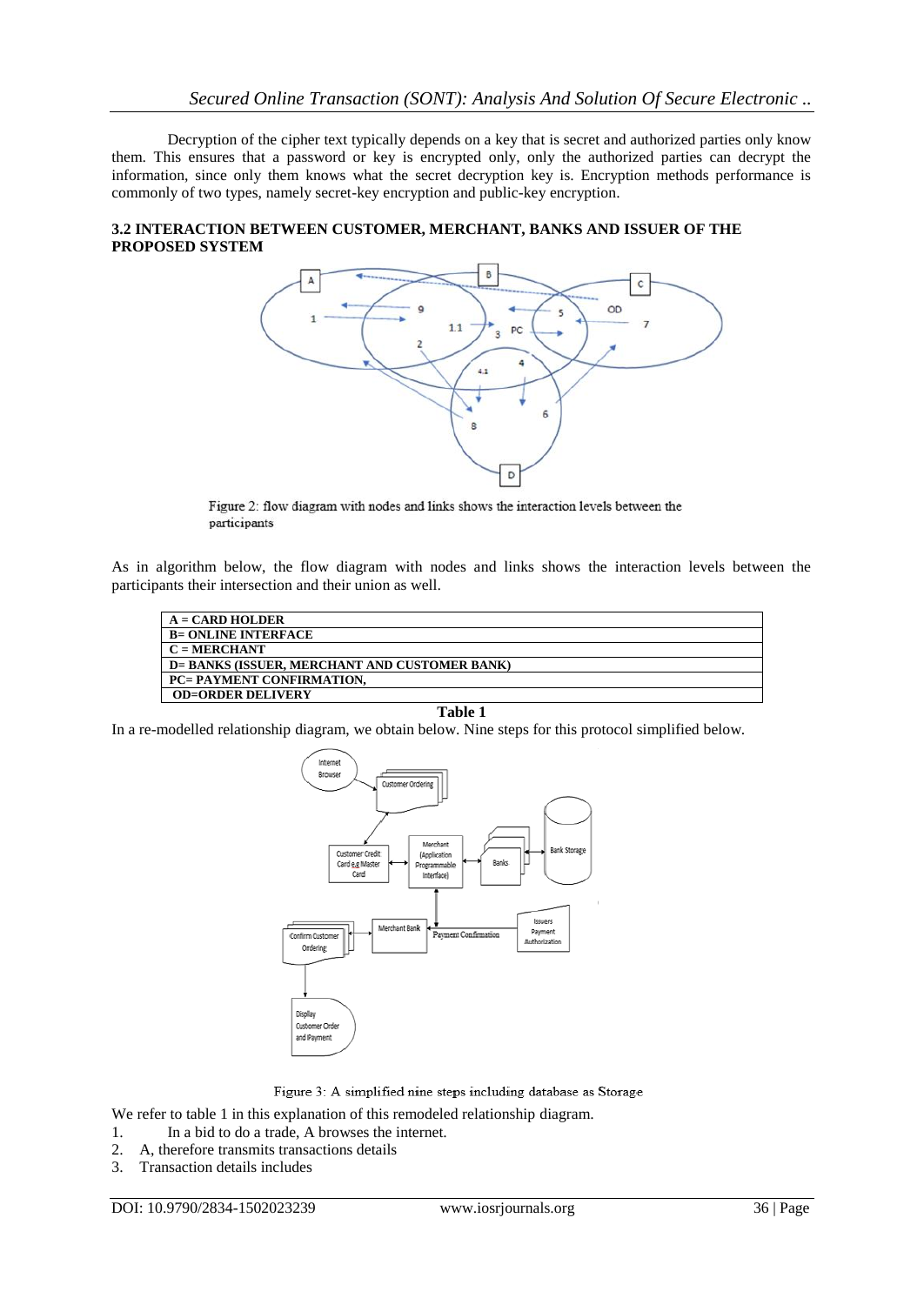a. C's pan Tran

- b. C's bank (involves the 2-Factor verification)
- 4. C sendsCard information (3b) to their D
- 5. C's bank depends on issuer for payment pass
- 6. Issuer sends authorization to the C's bank
- 7. C's bank sends authorization to the merchant
- 8. C will complete ODto A and also captures the transaction from their D
- 9. D prints invoice for A.

### **3.3MATHEMATICAL ALGORITHMS FOR STEP 3**

Using Main article: Hash chain, we put below the Hash chain mathematical expression for this model generation.

This one-time password system works as follows:

1. Chosen a starting value.

2. Apply hash chain function f(s)

(For n times) obtaining a value of: f (f  $(f (f (... f(s) ...fn))$ ).

3. At first login, Userobtainsfn-1(s).

4. It follows suit with in next login, as fn-2(s).

5. Keephashing with this reduction.as previous login.

[22] Talking about the S/KEY one-time password system we obtain that observed that it is derived OTP based on Lamport's scheme. In some mathematical algorithm a static key can be provided to be used as an encryption key by only sending a one-time password. [22] In order to use thechallenge-response in one-time passwords there is a need to provide a response to the challenge. [22] Speaking of the S / KEY one-time password system, we found that it was obtained from OTP based on the Lamport method. In some mathematical algorithms, a static key may be provided for use. [22]

### **3.3 LIMITATION**

Our work tried to show the interactive flow diagram and to develop and implementable algorithm. This paper can be enhanced by further research with the ability of working hand in hand with Card issuers to bring it in a commercial use. We are limited in our small scale of recognition for now. It is also worth to state that there is no water tight system and as such, we encourage further contributions, critics and advancement to this work.

## **IV. Result And Conclusions**

#### ALGORITHM FOR SONT EVENTS

Step 1

1.1 Define card holder as Customer

1.1.1 Define Customer Card Issuer as Issuer Bank

2.1 Define Merchant

1.2.1 Define Merchant's bank As Acquirer

1.2.1.1 Obtain Merchants details

1.3 Define Online Interface as payment gateways

#### Step 2

2.1. Customer browses the web

2.2 Customer decides to purchase

- 2.2.1 Inputs Card Details into interface
- 2.2.2 The **Online interface**liaises with the SONT to confirm the details

#### Step 3

- 3.1 SONT will send order and payment details to Merchant Bank
- 3.2 The **Online interface**liaises with the issuer to confirm the details
	- 3.2.1 If details are yes
- 3.2.1.1 The Online Interface reconfirms with the Card holder Using 2-way level factor
	- 3.2.1.1.1 1st level check confirmation on SMS, if yes then, proceed to
	- 3.2.1.1.2  $2<sup>nd</sup>$  level check via goggle authentication; if yes
		- 3.2.1.1.2.1 Then provides a link to continue
	- 3.2.1.1.4 If **No** decline and abort transaction Else

3.2.1.1.2 **Yes** amount is withdrawn from his account

Step 4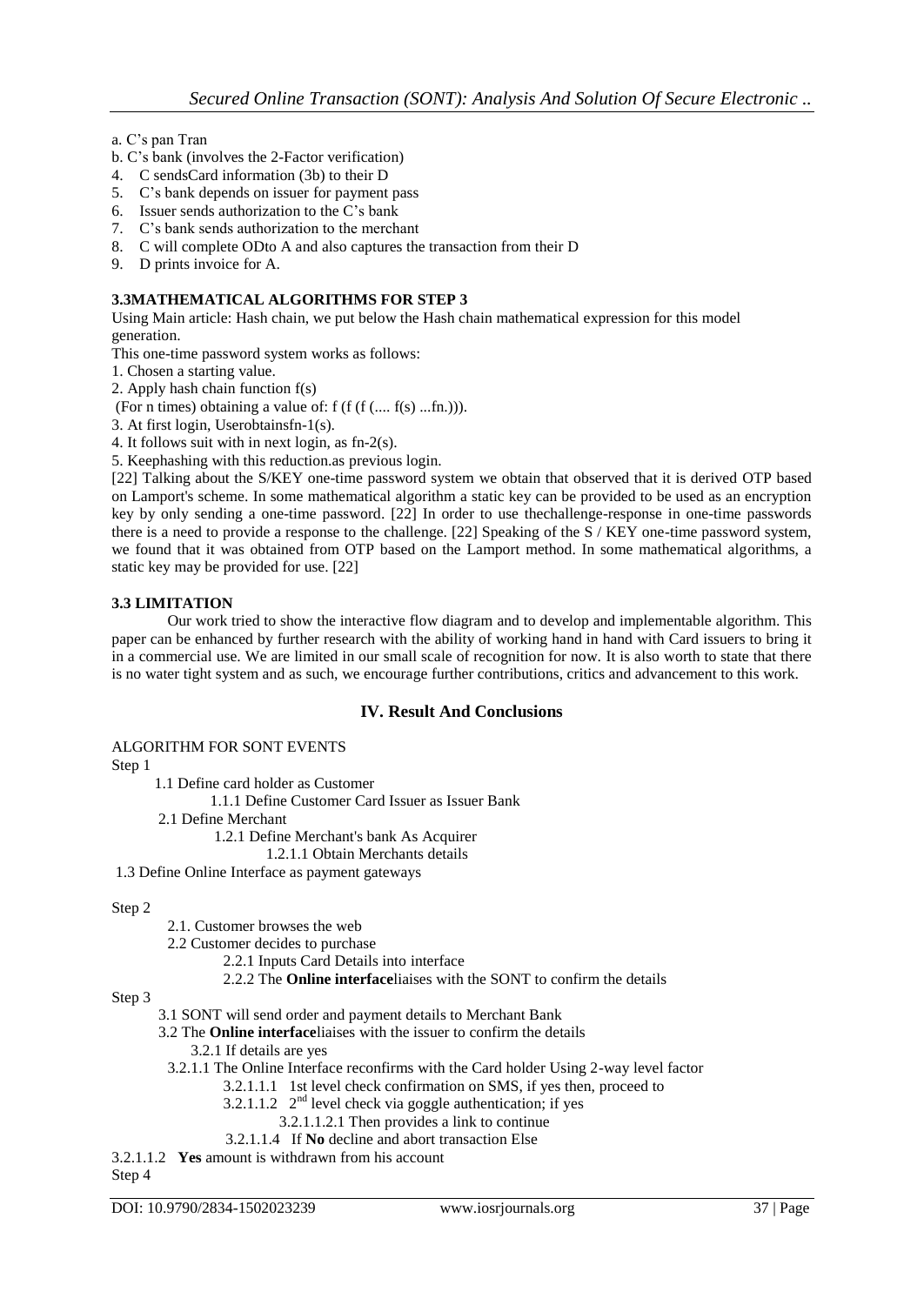- 4.1 Fund is cleared by an intermediary clearing Bank house
	- 4.1 Fund is deposited into the Merchants bank account
	- 4.2 Merchant captures transaction
	- 4.3 Merchant confirms payment
	- 4.4 Merchant sends supply transaction details to the online Interface
	- 4.5 Merchant supplies services to the customer
	- 4.6 Merchant completes the order

#### Step 5

5.1 Acquirer sends credit card bill to customer

Step 6 Order Successful End.

The idea of indemnity defines sections covered by merchant in case of any breach.

The Merchants are liable or free from lapses depending on the terms and definitions. The Card User, merchants and Issuers exists but the major factor is human role or responsibility. Machines can fail but most of the times we garbage in and garbage out

Above all we recommend that carefulness be inculcated towards employee training and re-training as they form the weakest link in the cluster of card issuance and physical management.It is easy to gain access by using someone's valid credentials. This is because a staff that has transaction approval profile can be easiest and least-detectable way to gain unauthorized access to networks and data. However, it is highly advisable to keep investing wisely in security. Keep deploying right technologies as time keeps evolving.

It is important to note that attackers will always launch and the response to it by organizations will assist to reduce, limit orevencompletely eliminate the damage intended.

#### **References**

- [1]. Mohammad Vahidalizadehdizaj, Avery Leider Seidenberg, 2017, "Mobile Payment Protocol 3D by Using Cloud Messaging" Proceedings of Student-Faculty Research Day, CSIS, Pace University, May 5th, 2017 School of CSIS, Pace University, Pleasantville, New York
- [2]. Vahidalizadehdizaj, M, A. Moghaddam, R and Momenebellah, S, 2011," New mobile payment protocol: Mobile pay center protocol (MPCP)," International Conference on Electronics Computer Technology, vol.2, no., pp.74,78, 8-10 April 2011
- [3]. Pita Jarupunphol, Wipawan Buathong, 2013, "Secure Electronic Transactions (SET): "A Case of Secure System Project Failures" IACSIT International Journal of Engineering and Technology, Vol. 5, No. 2, April 2013
- [4]. Fawn Ngo, Jaishankar K, 2017, "Commemorating a Decade in Existence of the International Journal of Cyber Criminology: A Research Agenda to Advance the Scholarship on Cyber Crime" International Journal of Cyber Criminology Vol 11 Issue 1 January – June 2017. 1-4
- [5]. Gordon. S, Ford. R, 2006,"On the definition and classification of cybercrime" Journal of Computer Virology, 2, 13-20.
- [6]. Odumesi, John Olayemi, 2014 "Combating the Menace of Cybercrime" International Journal of Computer Science and Mobile Computing, Vol.3 Issue.6, June- 2014, pg. 980-991
- [7]. Holt, T., Bossler, A. M, 2016,"Cybercrime in Progress: Theory and Prevention of Technology-enabled Offenses". Abingdon, Oxon: Routledge
- [8]. SNaga Gowri, RDurga Devi and PGowshalya, 2017, "A Biometric based ATM Security System using RFID & Rajput Shivam Kumar et al.; International Journal of Advance Research, Ideas and Innovations in Technology", International Journal for Modern Trends in Science and Technology, Vol. 03, Issue 04, April, pp. 169-176.
- [9]. Chaitali Bhosale, Pooja Dere, Chaitali Jadhav, Feb 2017,"ATM security using face and fingerprint recognition", International Journal of Research in Engineering, Technology and Science, Vol. VII, Special Issue,
- [10]. Archana A. Talikoti, Deepa Modi and Laxmi Talikoti, 2018,"SECURITY OF ATM SYSTEM USING RFID AND OTP", Visvesvaraya Technological University, Belagavi,
- [11]. S. K Rajput, A.R Patne, A. Varma andG. Vishe 2019, "Enhanced fingerprint recognition and OTP to improve ATM Security" International Journal of Advance Research, Ideas and Innovations in Technology ISSN: 2454-132X (Volume 5, Issue 2
- [12]. Raisa Delwar, 2018, April, "Credit Card Operations of Eastern Bank Ltd. and Opinion of Credit Cardholders About EBL's Credit Card Service Quality" The Internship Affiliation Report Faculty of Business School BRAC University, Available http://dspace.bracu.ac.bd/xmlui/bitstream/handle/10361/10330/14364009\_BBS.pdf?sequence=1&isAllowed=y
- [13]. Bello. A. B, Ahmad I.T, 2014, "Security Enhanced Online Registration Prepaid Scratch Card Payment Approach" Journal of Engineering and Technology Research, 2014, 2 (6):53-59
- [14]. Baike. 25.06.2017. "Third-Party online payment", Cited: 10.02.2020. https://baike.baidu.com/item/%E7%AC%AC%E4%B8%89%E6%96%B9%E6%94%AF%E4%BB %98
- [15]. Sampath Kumar Venkatachary, Jagdish Prasad and Ravi Samikannu,2018, "Cybersecurity and cyber terrorism in energy sector a review" Journal Journal of Cyber Security Technology Volume 2, 2018 - Issue 3-4
- [16]. Harold Abelson,1 Ross Anderson et al, 2015 "Keys under doormats: mandating insecurity by requiring government access to all data and communications" Journal of Cybersecurity, 1(1), 2015, 69–79 doi: 10.1093/cybsec/tyv009
- [17]. Fawzia Cassim, 2011 "Addressing the growing spectre of cybercrime in Africa: evaluating measures adopted by South Africa and other regional role players" The Comparative and International Law Journal of Southern Africa Vol. 44, No. 1, pp. 123-138
- [18]. Paul Rosenzweig, 2012, "The Alarming Trend of Cybersecurity Breaches and Failures in the U.S. Government" The Heritage Foundation leadership for America, No. 2695 | May 24, 2012.